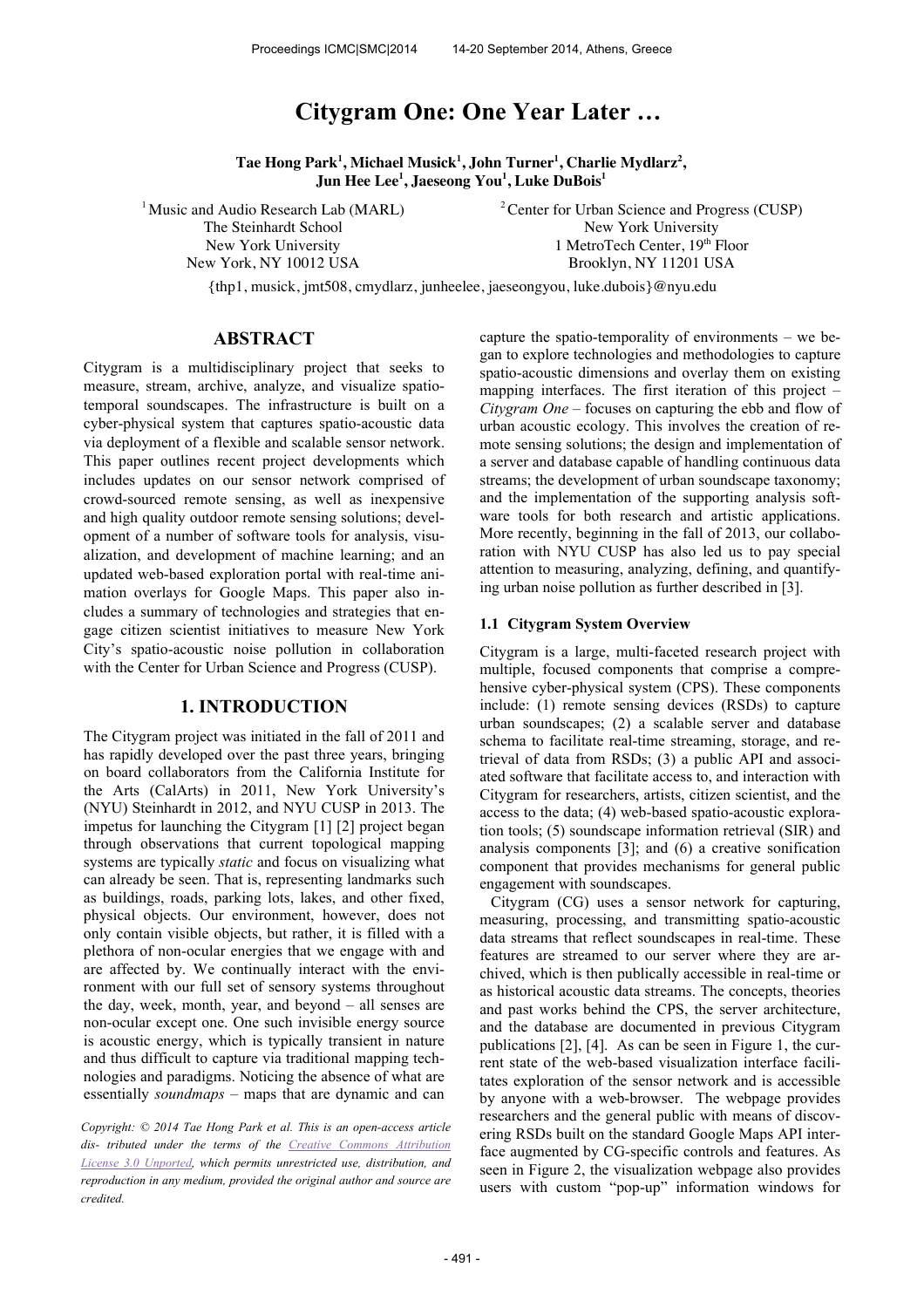each RSD. These pop-up windows allow a user to access details relating to a single RSD, along with a human readable address, current timestamp, associated value for the chosen visualization feature, a playbar for soundscape monitoring, and the unique ID of that RSD.



**Figure 1**. Citygram visualizer showing controls and RSDs in NYC.



**Figure 2**. Citygram visualizer showing a smartphone RSD deployed during the 2014 SEAMUS conference at Wesleyan University.

The rest of this paper will present updates including development of fixed-RSD and SuperCollider classes for interacting with Citygram. We will also discuss work related to active deployment of our fixed-RSD network. our paper concludes with a discussion of public outreach and awareness activities accomplished via workshops, open-data access policies, sonification, and compositional possibilties.

#### **1.2 Related Work**

One of the earliest works related to environmental sound can be traced to early initiatives led by R. Murray Schafer under the World Soundscape Project (WSP) [5] founded in the late 1960s. Recent projects that are technologically more advanced but espouse many of the ideas found in the WSP, including the notion of soundscapes and soundmaps include *Locustream SoundMap* [6]*, Noise Tube* [7], *WideNoise<sup>1</sup>* , and BBC's *save our sounds<sup>2</sup>* , which are discussed in detail in one of our earlier publications [2]. It is worthwhile pointing out, however, that with the exception of *Locustream SoundMap*, the majority of projects in acoustic ecology have followed, or are still following a model of sound mapping based on audiosnapshot. That is, record at a given time and location; upload to a server; and access recorded historical sounds via web-based technologies. *Locustream SoundMap* is a rare exception in that it is based on real-time audio streaming and monitoring paradigms using an "openmic" concept where participants deploy the developerprovided custom sensor instruments and share "nonspectacular or non-event based quality of the streams." Audio streams in *Locustream* are broadcast live and accessible via standard browsers.

With the increasing interest in Big Data research a number of projects in the area of urban informatics, urban sound, and noise pollution have also begun to emerge including *radio aporee*[8], *AudioBoo*[9]*, de\_sense, bruitparif*[10], and *Sensor City*[11]*.* Both *aporee* and *AudioBoo* also fall into the category of audio snapshot paradigm where *radio aporee* is perhaps one of the most comprehensive ones as it includes non-real-time soundscape capturing efforts via web-interfaces, mobile apps, and an archival mechanism for storing all of its crowdsourced audio file uploads through the *Internet Archive*<sup>3</sup> online library. *da\_sense* employs a "hybrid sensor network" (fixed, wireless, and participative sensing) for urban environmental data acquisition and visualization that includes sound, temperature, brightness, and humidity. For noise measurement, *da\_sense* uses smartphones and their custom Android app *NoiseMap* where noise measurements are uploaded by app users and accessed via an online mapping interface in non-real-time. *bruitparif*, initiated in 2005, is another project that focuses on noise in the region of Ile-de-France run by a non-profit private organization with partners from both private and public domains. This project employs a number of mechanisms for its sensor network including "lab vehicles" (essentially cars with microphones), permanent measurement stations, and handheld "sonometers" [10]. Another example is the Netherland-based project *Sensor City*. This project utilizes dedicated fiber-optic networks and high-end audio recording instrumentation for collecting noise data with a focus on exploring human perception and evaluation of urban soundscapes. Using Big Data concepts for its analysis efforts, Sensor City aims to measure soundscapes through the deployment of "hundreds" of sensors to develop automatic sound classification algorithms.

# **2. REMOTE SENSING DEVICES (RSD)**

Citygram's sensor network is based on remote sensing devices (RSDs), which are deployed in a variety of environments, utilizing common computing platforms. Our proposed sensor network design philosophy is based on creating a network that is dense while covering as much space as possible through inexpensive sensor implementations.

 $\overline{a}$ 

<sup>&</sup>lt;sup>1</sup> http://www.widetag.com/widenoise/

<sup>2</sup> http://www.bbc.co.uk/worldservice/specialreports/ saveoursounds.shtml

<sup>3</sup> https://archive.org/details/radio-aporee-maps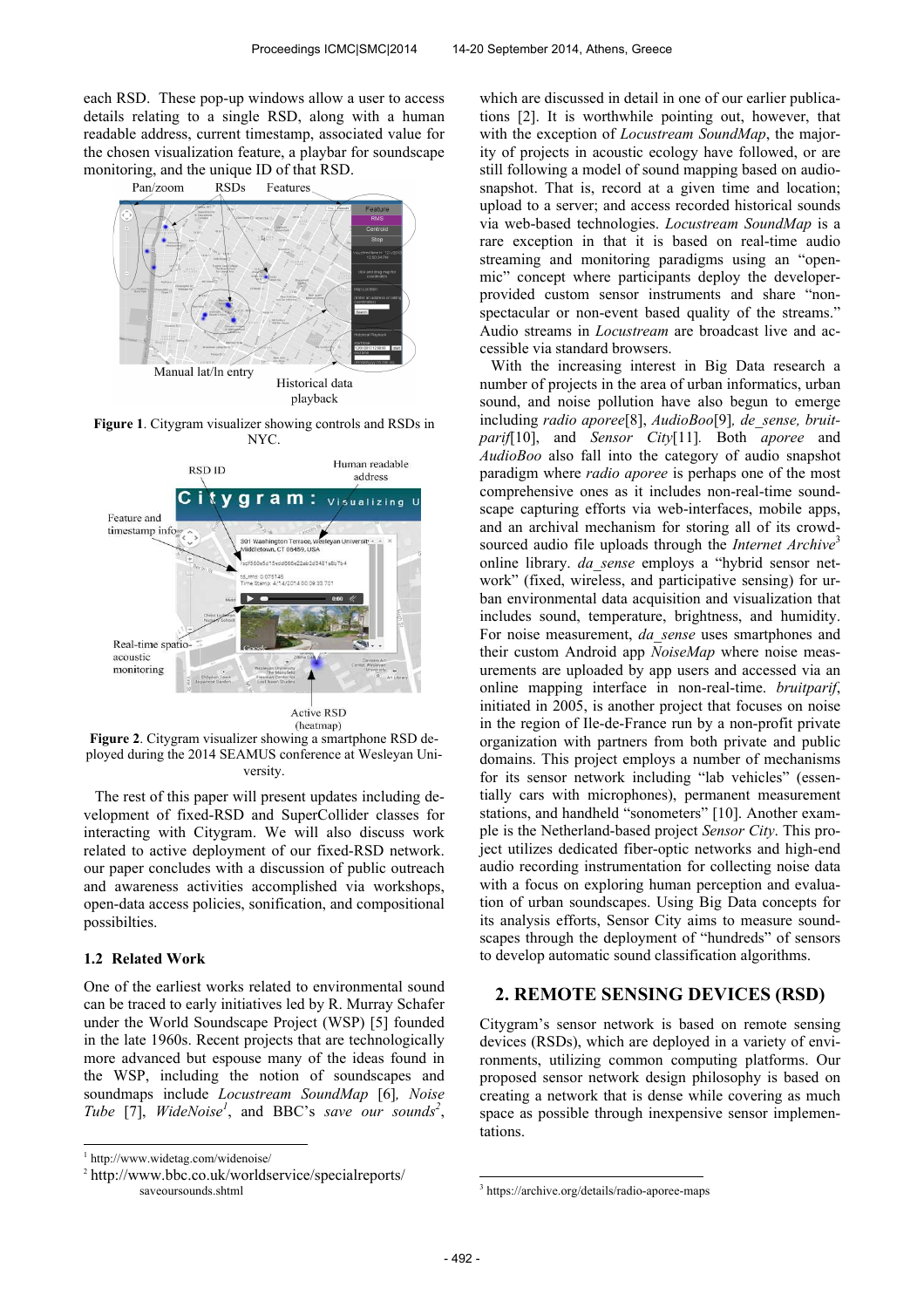The goal is to *densely* populate urban spaces with inexpensive, high quality sensors, as opposed to *sparsely* deploying a few expensive and bulky sensor instruments. In order to meet this design philosophy we developed two types of RSDs: (1) fixed RSDs and (2) crowd-sourced RSDs. Fixed RSDs are calibrated, permanently installed in specific locations, and managed by Citygram. These custom-built RSDs provide consistent, reliable, and calibrated audio related data to our server. Alternatively, our crowd-sourced RSDs are based on the design philosophy whereby any computing device with a microphone and Internet connection can become a Citygram RSD. This includes handheld devices (e.g. smartphones, tablets, "phablets", etc.) as well as desktop and laptop computers running our custom software applications. As further discussed in Section 2.1 the fixed RSDs, are straightforward to assemble and each of the components we use can be purchased on the Internet at low cost. This design and implementation strategy allows for cost-effective, mass deployment of an RSD sensor network by any institution, group, or person wanting to participate in learning more about their surrounding soundscapes.

#### **2.1 Fixed RSDs**

Numerous hardware platforms and software solutions were considered and tested during the research phase of developing the Citygram fixed-RSD network. Androidbased hardware and software solutions emerged as the clear winner and most appropriate for the needs of our project. In determining our current fixed RSD prototype, we considered various hardware including Alix boards, Raspberry Pi, Arduino, and a number of handheld devices employing the following guiding criteria: (1) audio capture capability, (2) processing power and RAM, (3) low power consumption, (4) flexible OS, (5) onboard storage, (6) wireless connectivity, (7) I/O options/expandability, (8) robustness/sturdiness, (9) low cost, and (10) setup simplicity. The Android mini-PC platform was eventually adopted as it best met the criteria we set in selecting an RSD. The all-in-one solution with built-in microphone, however, proved to be less than ideal with respect to audio recording quality. Although the frequency response of the device's microphone was reasonably flat, we decided to adopt a solution that employed a customized, low-cost microphone further discussed in Section 2.11, and a USB-based audio interface. Figure 3 shows the core components of our current RSD solution that includes the Tronsmart MK908ii Android mini-PC with a A9 Quad Core processor, Quad Core GPU, 2GB RAM, 8GB flash storage, multiple I/O options, including USB, Bluetooth and WiFi at approximately 70USD (as of April 2014) and a USB audio interface.

As detailed in Section 4.1, we are preparing to deploy approximately 50 sensors at Union Square Park in New York City as well as on the California Institute of the Arts campus in Los Angeles. Since our last report we have made significant progress in the selection and development of hardware and software solutions for RSD deployment for both fixed and crowd-sourced mecha-



**Figure 3.** Citygram's Android mini-PC, audio interface solution.

nisms. This Section provides a summary of our efforts in RSD and sensor network development and its various software and hardware solutions.

#### *2.1.1 Microphone Selection*

In selecting an appropriate external microphone for our fixed RSDs, we tested a number of potential microphone candidates including electret, condenser, and Microelectrical Mechanical System (MEMS) microphones. The criterion for selecting our microphone was guided by the following parameters: (1) size, (2) power consumption, (3) frequency response, (4) noise floor, (5) dynamic range, (6) durability, and (7) cost. The microphone that emerged as the best candidate was the MEMS microphone as its audio specifications are high, hardware cost low (less than 2USD each), offers an extremely small footprint (size of a grain of rice when not PCB mounted), and is sturdy. This device is shown in Figure 4 and the



**Figure 4.** MEMS microphone with dimensions in millimeters.



**Figure 5.** PCB mounted MEMS microphone frequency response normalized at 1kHz.

frequency response of a single MEMS microphone is shown in Figure 5.

The response is favorably flat up to 10kHz, where the rise in sensitivity after this point is a result of Helmholtz resonance created by the microphones inner chamber and PCB port<sup>4</sup>. This results in an increase in perceived sibi-

 $\frac{1}{4}$ http://www.edn.com/design/analog/4429422/Acoustic-Design-for-MEMS-Microphones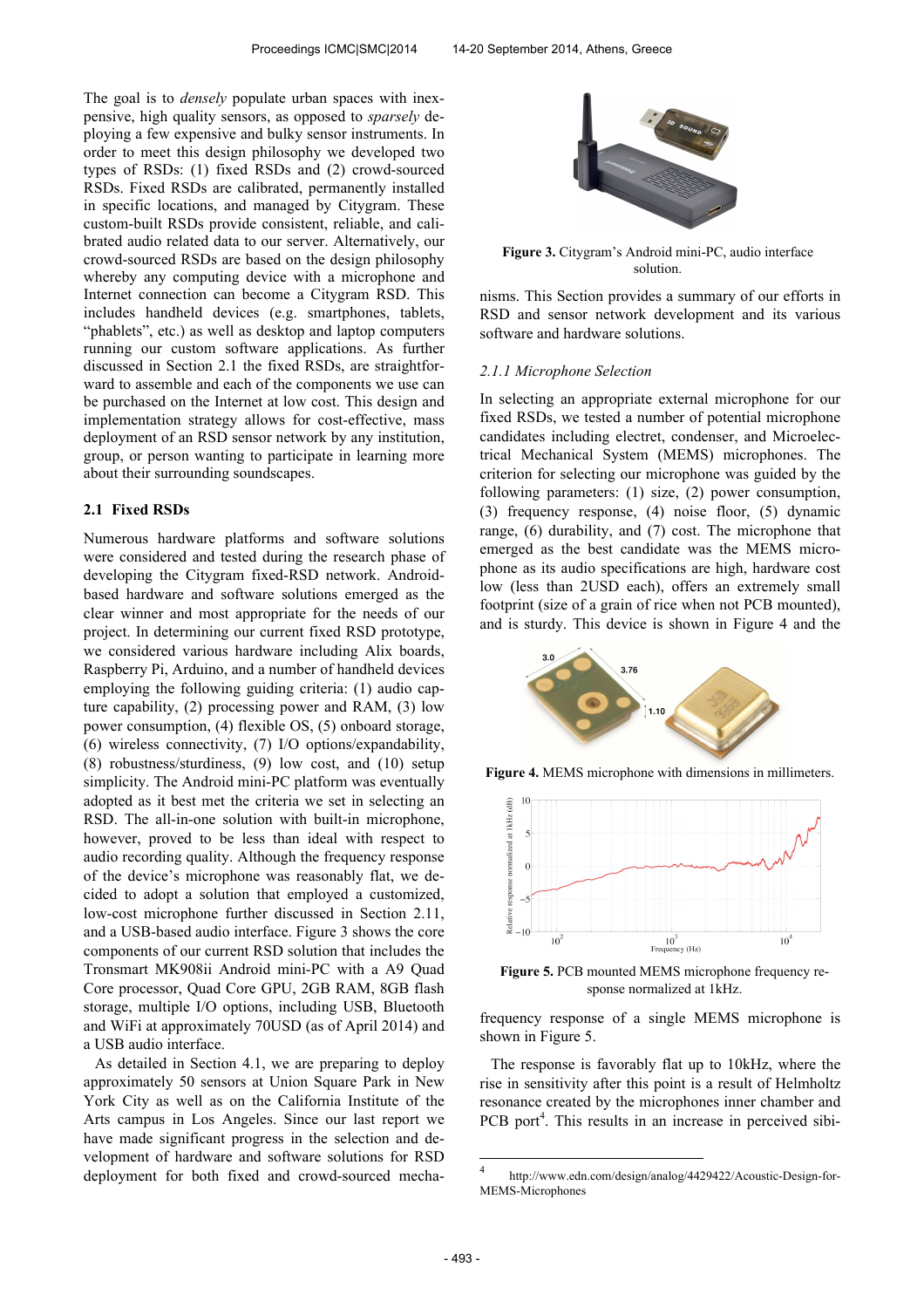lance in recordings, which can be filtered out in post processing or on the RSD itself. The MEMS microphone boards that we are currently using for our RSD prototype was built by our collaborators Eric Rosenthal and Michelle Temple from NYU's Interactive Telecommunications Program (ITP).

#### *2.1.2 Outdoor RSD Prototype*

To create a viable model for deploying sensors in outdoor environments, a robust and weather-resistant housing solution was devised. The outdoor RSD prototype includes water-resistant housing  $(15 \times 10 \times 7 \text{ cm}^3)$ , Tronsmart mini-PC, MEMS microphone board, USB audio interface and power supply that can be acquired for under \$100 total, shown in Figure 6.

As shown in Figure 6, the MEMS board is attached to the bottom of the RSD box and the microphone itself is top mounted on the board with its microphone port pointing towards the ground, through a drilled hole in the housing. The microphone board is mounted on a vibration dampening viscoelastic urethane sheet to reduce structure borne sound and vibration transmitted via the RSD housing<sup>5</sup>. Our fixed outdoor RSDs have been purposely designed to facilitate anyone who is interested in assembling their own, to do so easily at low cost while upholding audio quality integrity. For example, expensive batteries (approximately \$52) is not be necessary when an external power supply is available. For other environments when power is only available intermittently such as timer-based lampposts, the added battery component enables 24-hour operation: RSDs use the battery during the day when lampposts are powered down, and charge when lampposts are back online during evening hours. A fully charged battery will allow up to 24-hours of full RSD operation which includes required processing and data streaming.



**Figure 6.** Complete fixed-RSD  $(1 - \text{mini PC}, 2 - \text{power supply},$ 3 – USB audio interface, 4 – MEMS mic with board)

#### **2.2 Crowd-sourced RSDs**

-

A number of RSD-type solutions have also been used in projects similar to Citygram where fixed and/or participatory RSD solutions are provided, the latter usually in the form of custom smartphone apps. Our strategies are similar in that we also provide both fixed and crowd-sourced RSD hardware and software solutions. In lieu of the above practices, however, we also provide potential participants with many software solutions to facilitate realtime audio data streaming and interaction with spatioacoustic data. Anyone with a computing device, microphone, and Internet connection can render their hardware into a Citygram RSD: computing devices can be smartphones, tablets, notebook computers, or desktop computers running our custom software. We are currently focused on publishing the following crowd-sourced RSD software: an Android app, Supercollider classes, Max objects, and MATLAB classes. The Supercollider and Max RSD solutions are described further in Section 2.3. Following the successful release of these packages, we will develop solutions for additional software and hardware platforms, such as Python and iOS.

Active development for a citizen-scientist-oriented suite of smartphone applications has begun, allowing for the acquisition and labeling of sounds, using any Android phone as an RSD. The user experience (UX) for these applications is crucial: users must be encouraged to both record audio as well as accurately label what they've recorded in an entertaining, easy-to-use fashion. Application prototypes allow for users to record sounds, listen to their samples, and perform very simple editing (cropping) of the audio. These samples are then passed to the audio analyzer system to be integrated into Citygram, while a second user experience appears allowing users to categorize rate, and otherwise "tag" their recording. A third screen gives users direct access to the state of the Citygram project, allowing them to see other RSDs on an interactive map. Further research on UX for increasing participatory involvement in the Citygram project will commence this summer in collaboration with the World Science Festival in New York City.

|                                                                                                                                             | 10:14 |
|---------------------------------------------------------------------------------------------------------------------------------------------|-------|
| citygram-streamer                                                                                                                           | H     |
| <b>Reset ID</b><br><b>Autostart Streaming</b>                                                                                               |       |
| RMS: -50.9dB                                                                                                                                |       |
| Active Audio Recording                                                                                                                      | ON    |
| Activate Feature Streaming                                                                                                                  | ON    |
| Activate Audio Streaming                                                                                                                    | ON    |
| Activate Audio File Uploads                                                                                                                 | ON    |
| Features<br>RegID: b0c9704237ceedd285f8d5b00230e820<br>Time: 1393470858.825<br>RMS: 0.002841<br>SpecCent: 5388.736830<br>SpecFlux: 1.560902 |       |
| REC %:                                                                                                                                      |       |
| <b>UPL %:</b>                                                                                                                               |       |

**Figure 7.** Screenshot of Android streamer app.

#### **2.3 Android Streamer App**

The Android Streamer app, shown in Figure 7, is custom software that is installed on our deployed RSDs as well as the Android smartphones of voluntary streamers. This

<sup>5</sup> http://www.sorbothane.com/material-properties.php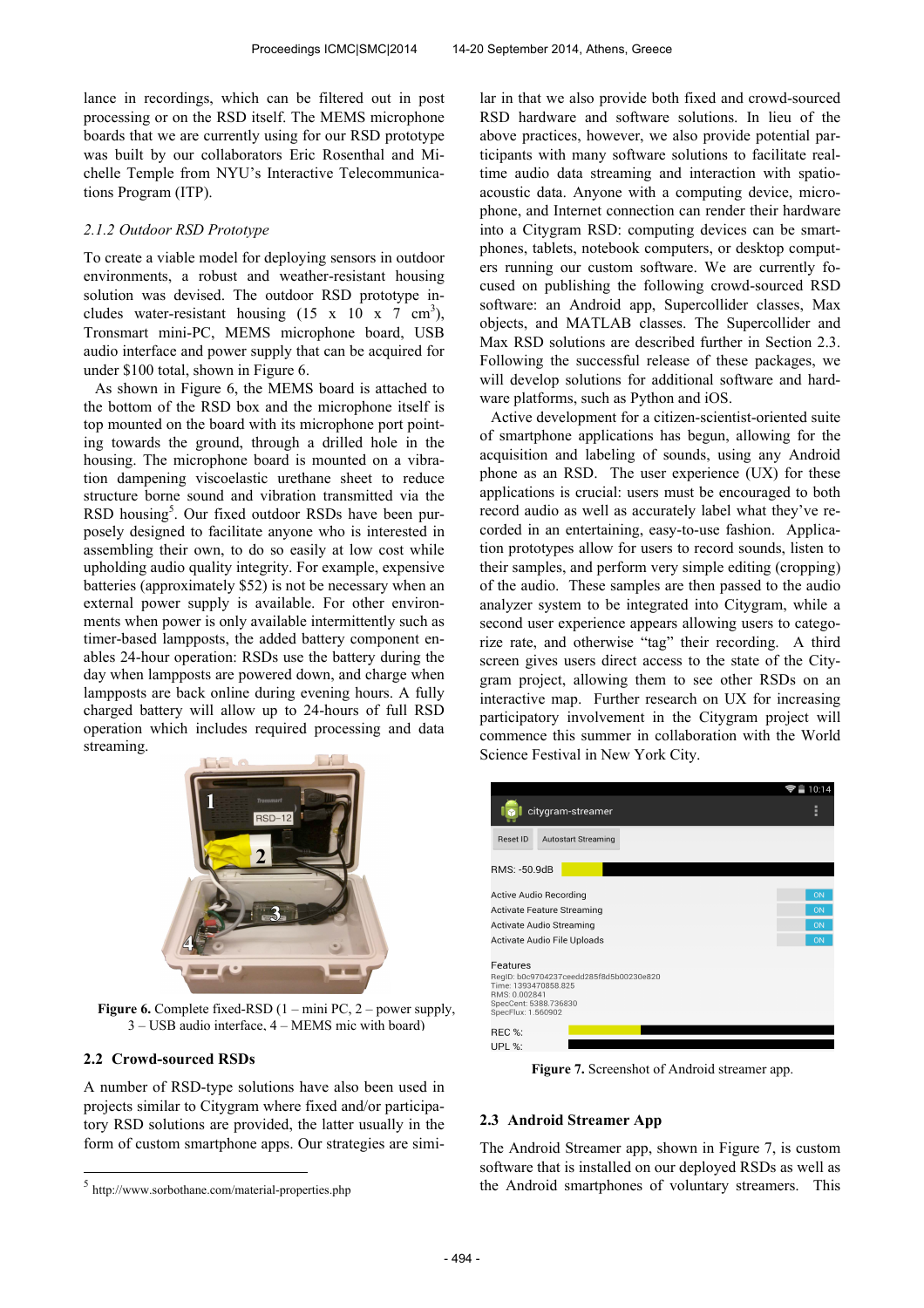

**Figure 8.** Block diagram of Android streamer app.

app streams both acoustic features and audio data from the soundscape location to the server. Instead of transmitting only the minimal amount of raw data and having the server process everything, we opted for utilizing the client devices for as much processing as possible to reduce the server load. With this distributed computing strategy, our framework will scale with increases in the number of streamers.

#### *2.3.1 Overview*

As laid out in Figure 8, the streamer app is structured as four separate threads working in tandem: (1) audio recorder, (2) audio analyzer, (3) feature streamer, and (4) audio streamer, exploiting the multi-core processors in RSDs. The audio recorder thread records the surrounding soundscape using OpenSL  $ES<sup>4</sup>$  into two independent circular audio buffers. The audio analyzer thread reads from one buffer, extracts a set of acoustic features, and writes to a circular feature buffer that is passed to the data streamer thread and asynchronously sent to the server via HTTP posts as JSON objects<sup>5</sup>. The other audio buffer is read by the audio streamer thread, which compresses the audio using Ogg Vorbis codec<sup>6</sup> via open-source libsndfile library<sup>7</sup> and streams to the server via Icecast<sup>8</sup>.

#### *2.3.2 Audio Blurring*

Since streaming audio data can raise privacy concerns, audio data is blurred prior to being compressed and streamed. This renders the resultant processed signal incomprehensible, while the overall "texture" of the soundscape is "preserved." This is accomplished using a modified granular synthesis technique. The basic idea is to segment the audio signal into small "grains" with 50% overlap, shuffle their order, and resynthesize using standard overlap-add techniques. To "preserve" the original soundscape texture, the audio signal is separated into three sub-bands using Butterworth-crossover filters prior to shuffling, such that only the voice signal contained in the middle band is shuffled, while the lower and upper bands remain unaltered. For research purposes, unprocessed audio streams are currently separately compressed with a lossless FLAC codec<sup>9</sup> and asynchronously uploaded to dedicated space in the server. This archive is not accessible by the public, and once the team as identified what features best describe a soundscape, this functionality will be removed.

#### *2.3.3 RSD Auto Update*

Once an RSD is deployed on site, it is impractical to gain direct access to the device. Since native automatic updating of Android apps is only supported for the apps that are distributed via Google Play Store<sup>10</sup> an alternative strategy for auto update is employed using a custom "Controller" app. The controller app oversees the lifetime of the streamer and pings the Citygram server with "keep-alive" messages at intervals via HTTP posts. Along with keep-alive signals, the current version of the streamer and the RSD identifier are also sent to the server, and the server responds accordingly, indicating whether any update is available. If an update is needed, the controller downloads the new Android application package file (APK) from the indicated address, closes the streamer, installs the update, and restarts the streamer with the root privileges.

Additionally, both the streamer and the controller have proprietary AutoUpdateAPK software integrated, which allows us to distribute updates over-the-air. This service has a traffic quota for free usage. Although it is not enough for a large-scale deployment, it currently serves in providing as an added fallback for debugging.

#### **2.4 Locative Sonification Tools**

One of the creative and artistic ways of using Citygram is in the context of locative sonification and spatio-acoustic telematic performance situations. In the former application area, we have developed a number of custom software programs with a focus on the SuperCollider environment and Cycling '74's Max. A summary of the two software packages follows.

#### *2.4.1 SuperCollider*

SuperCollider is an open source, real-time computer music programming language<sup>11</sup> [12] with a wide composer and developer user-base. SuperCollider has been traditional used for composition and sound synthesis but has more recently begun attracting user interest in real-time analysis and music information retrieval applications [13]. As part of Citygram's citizen science software development initiatives, our SuperCollder API currently provides two custom classes for pulling and pushing data from and to our server, with the latter enabling any com-

 4 *http://www.khronos.org/opensles*

<sup>5</sup> *http://www.json.org*

<sup>6</sup> *http://www.vorbis.com* 7

*http://www.mega-nerd.com/libsndfile*

<sup>8</sup> *http://www.icecast.org*

 9 *http://xiph.org/flac*

<sup>10</sup> *http://play.google.com*

<sup>11</sup> *http://supercollider.sourceforge.net*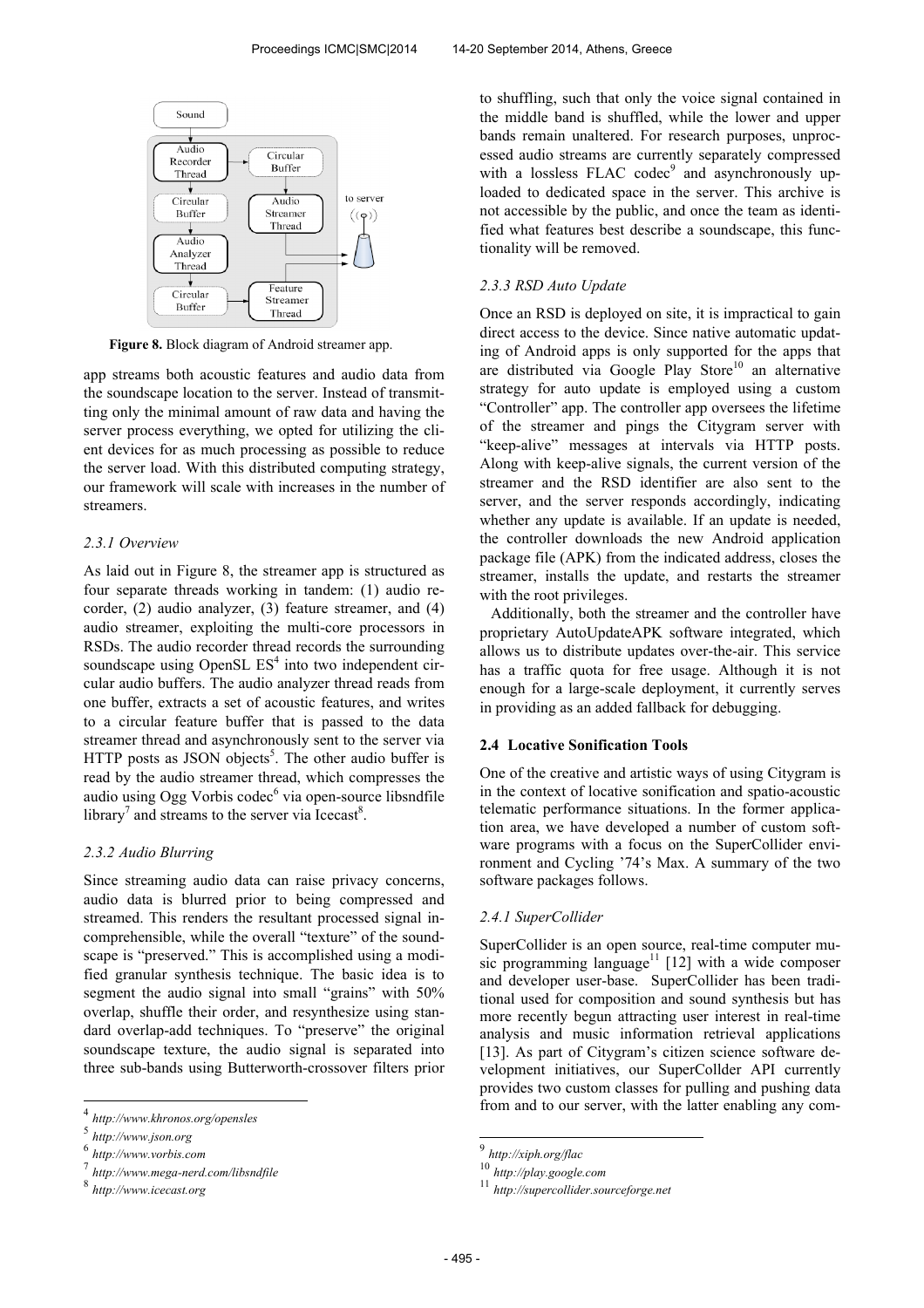puting device running SuperCollider to be transformed into an RSD. The puller and pusher classes allow for flexible ways to engage in locative sonification, telematic performances, or creating dynamic spatioacoustic installations via full-duplex data streaming between user RSDs. This solution allows users to access the full functionalities of SuperCollider, as our API provides just another data I/O format within the environment.



**Figure 9.** Streaming setup in Supercollider.

The SuperCollider CitygramStreamer class, which is accompanied by a well-documented help file, provides methods for users to become *streamers* (a term borrowed from project *Locus Sonus*), transforming the computer into an RSD: streaming low-level feature vectors captured from the user's computer to the Citygram server. Rendering a computer into an RSD is straightforward and simply entails registration on our Citygram server, which in turn creates a unique RSD ID (UID) associated with the particular username and computer ID combination. Once this is established, streaming can begin. As shown in Figure 9, streaming is initiated by creating an instance of CitygramStreamer with required arguments username and password, which is followed by calling the object's streamFromMic or the streamFromBus method to capture audio from the computer's microphone or SuperCollider's internal buses. The internal bus allows for custom signal processing before streaming to the server.

Users can accomplish the location specific placement of RSDs in a number of ways. The most straightforward is to provide valid latitude (lat) and longitude (lng) values during the initialization of a CitygramStreamer. Alternatively, if these values are not supplied and this is the first time a user is registering, the computer will assign relative lat/lng values based on the computer-assigned IP address. Finally, the user may choose to manually dragand-drop their RSD to the "correct" position, through a custom map interface, available within the users account on the Citygram website. The lat/lng is used to display available RSDs on Google maps as shown in Figure 1.

The CitygramPuller class is a wrapper for handling API calls and pulls data from the Citygram server to the user's computer. This class allows for pulling single or multiple feature vectors from one or multiple RSDs. RSDs may be accessed in real-time by selecting active RSDs or one may choose to pull past/historic data by providing a timestamp argument to the Citygram-Puller object followed by the getData or start method. A convenient way to identify and visualize available RSDs is accomplished via a mapping interface as shown in Figure 2, which is accessible through our public-facing visualizer. A registered user also has a separate interface for viewing and updating personal information and RSD parameters such as lat and lng values accomplished by graphically dragging "drop pins" to a new lat/lng coordinate.

#### *2.4.2 Max*

Max is another popular computer music language that is widely used for audio and video data processing [14]. Unlike SuperCollider, Max mainly uses a graphical user interface for real-time interactivity embracing design aesthetics akin to patch-cord-based analog synthesizers. Citygram's Max object is simply called Citygram~ and can be used for streaming data to, and pulling data from the Citygram server on any platform that runs the Cycling 74' Max software. Similar to SuperCollider, streaming is initiated by providing a username, its associated password, and device ID. As is the case for SuperCollider, audio feature vector extraction is computed directly at the client side and various audio inputs/outputs can be patched to the Citygram object including microphone, line-in, synthesized sounds, or audio files. As in our Android app, the Max version also includes an optional audio broadcasting feature which, when enabled, can be accessed from the Citygram public visualization interface. As is the case for SuperCollider, the Max implementation also provides data pulling options via the Citygram.puller method. Pulling from Citygram can be initiated without the need for user registration. Pulling and pushing to and from the Citygram server is achieved via cURL commands for Max and Supercollider. The associated pulling cURL commands have also been released as a public API, allowing for anyone interested in handling the raw data and subsequent progression through the data.

# **3. CREATIVE APPLICATIONS**

Another area of work that we are developing is using Citygrma in the context of compositional possibilities, distributive-type performances, and sonification. This work is highly influenced by current and past soundscape art practices.

For example, the Citygram team sponsored a sonification contest for the 2014 International Conference for Auditory Display (ICAD). A number of composers submitted installations and concert works utilizing historical soundscape Citygram data as well as real-time sonifications of ad hoc citizen-science RSD networks. Among the pieces submitted, there was a strong interest in comparing the same feature between differing locations. When these locations are related, such as two sensors from the same neighborhood, the resulting music would maintain a similar quality, with slight divergences that offered listeners aural windows into unique events occurring at each loca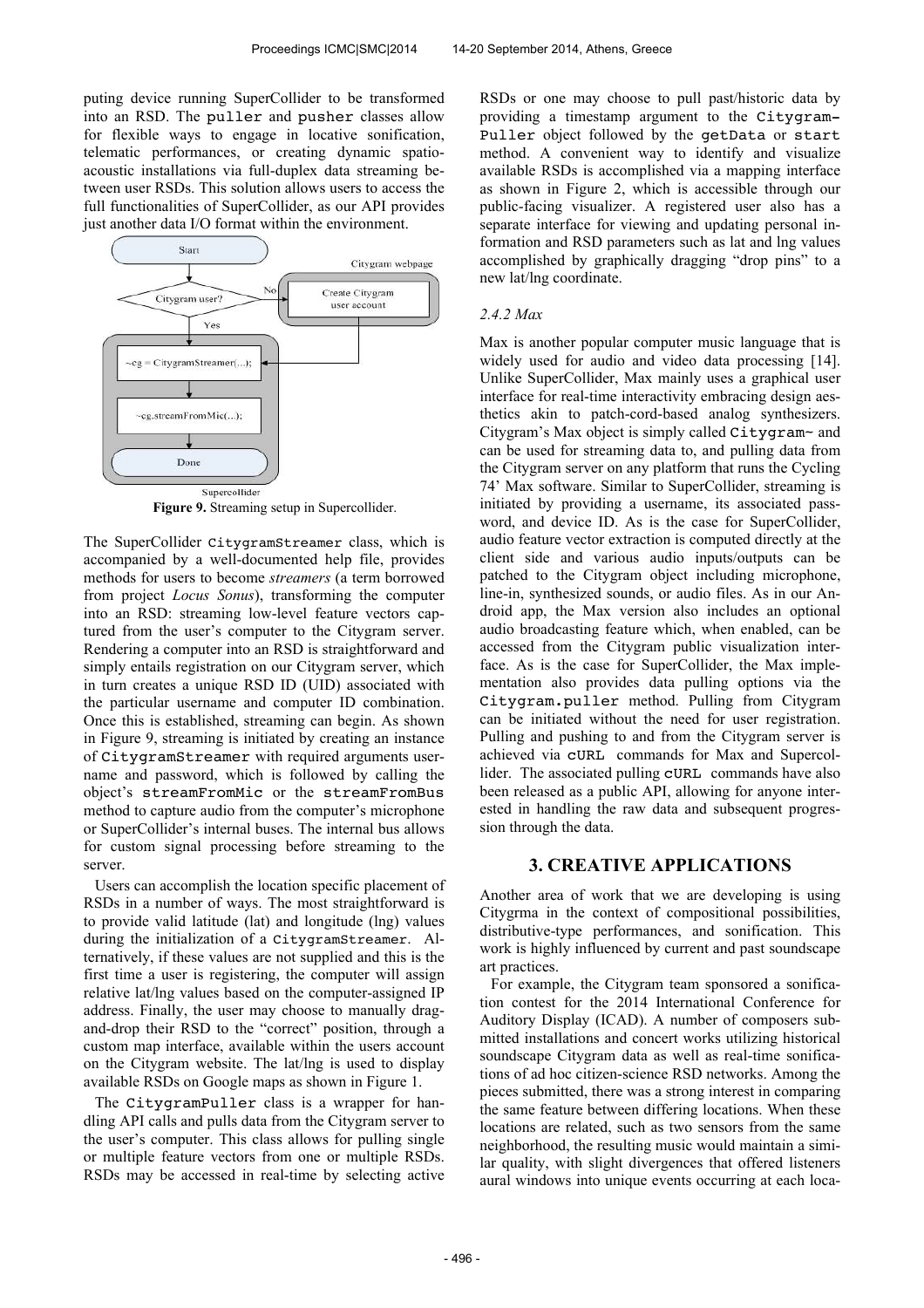tion. These events would sometimes be mobile (e.g. group of people walking) and this is sonified in the music as the same event causes changes to the musical output in one RSD, followed shortly by the other.

There are also creative efforts currently being undertaken by the Citygram team itself. Jaeseong You has been exploring meta-experience of the data through combinations and compressions of various locations and time-scales into short dance music-like pieces based on Gaussian distributions. This music has captured the hectic nature and machine like regularity of New York City soundscapes.

Building on his previous work in the *Sonic Spaces Project,* Michael Musick has been exploring the use of the Citygram infrastructure for the composition of sonic ecosystems. *Timbral Hauntings*, which is part of the *Sonic Spaces Project* was composed using the same features as the Citygram project, with the goal of incorporating the infrastructure in the next iteration of this piece [15]. This will allow *Timbral Hauntings* to be installed multiple locations, with RSDs feeding feature data between the various systems whereby a single system spanning multiple locations is created forming complex interrelationships between physical spaces, the external agents visiting the spaces, and the digital agents created in the systems software. This will allow for the exploration of meta-connections between interconnected, sonic ecosystems that are directly influenced by the echo's and hauntings of their past.

Not only are the compositional possibilities offered from Citygram rewarding to explore, but they also offer new unique opportunities for soundscape artists. The potential for creation of new spatio-temporal works will perhaps even provide new opportunities for the general public to experience and connect with the characteristics and data from their immediate environment in ways unavailable before. This will hopefully awaken Schaferesque appreciation of environment noise and the composition of urban soundscapes that has been a subject of great interest within the academic murals but has not been yet found equally enthusiastic acceptance by the general population.

### **4. OTHER DEVELOPMENTS**

#### **4.1 Soundscape Analytics**

An important component of the Citygram Project is soundscape information retrieval (SIR). That is, using DSP, feature extraction, and machine learning, techniques to automatically classify and detect spatiotemporal acoustic events. In working towards contributing to SIR research, we have begun developing a number of software analysis tools including the MATLAB Sound Analysis Toolbox (SATB) which includes basic DAWstyle audio transport functionality synchronized to visualizations (animations); the SATB algorithm extendable plug-in feature; numerous 2D/3D visualization formats synchronized to audio playback; plotting functions that allow efficient and quick plotting of any duration of sound; multimodal and interactive feature space exploration tools; annotation label exploration tools; and a module for pulling data from the Freesound database. Other developments include development of soundscape taxonomy via open-ended *collective listening* techniques and development of baseline acoustic event detection and acoustic event classification tools and algorithms.

#### **4.2 Workshops**

In an effort to promote participation and citizen science engagement by researchers and artists we have begun to iteratively develop and present workshops. Our first workshop was held at the 2014 Society for Electro-Acoustic Music in the United States (SEAMUS) conference. The session was divided into a morning and afternoon session, where the first session focused on an overview of the project, its technologies, and concepts. In the afternoon, a hands-on session was held where participants could start using our custom APIs, visualization portal, and create music via spatio-acoustic feature vector streaming. Our second workshop was held at the 2014 ICAD conference, which folded-in lessons learned from our first workshop with improved and additional APIs for SuperCollider and Max.

#### **4.3 Outreach and Collaboration**

Our collaborative efforts have quickly grown the past year and now include researchers from CalArts (2011  $\sim$ ), NYU CUSP  $(2013 \sim)$ , and most recently NYU ITP  $(2014$  $\sim$ ). Our collaboration with CUSP has been especially interesting due to the synergistic resonance between CUSP's Sound Project and the Citygram Project, which are remarkably similar: CUSP's focus is on urban noise and Citygram (in its first iteration) on acoustic ecology and urban soundscape in general. Our collaboration with CalArts has been in the area of sonification and artistic visualization with immediate plans to deploy 20 RSDs on the Los Angeles campus led by Ajay Kapur. Our engagement with ITP has been one of our most recent collaborative developments where the focus has been on designing and building custom MEMS microphone solutions for our outdoor, fixed RSD prototypes. We anticipate more collaborative opportunities, especially in the realm of using Citygram as a cyber-physical system for exploring different types of soundscapes around the globe including natural wildlife, suburban, and other urban soundscapes.

#### **4.4 RSD Deployment**

As briefly mentioned in Section 2.1, we anticipate multiple, mid-scale sensor network deployment by the end of 2014 fall. There is currently only one fully deployed network of sensors at a regional test-site<sup>12</sup> that is being used to actively research and develop software and hardware for the next near-future deployments. Although this site's location cannot currently be disclosed, the sizable number of RSDs at this location are currently being used

 $\overline{a}$ 

 $12$  Due to legal limitations around this initial deployment test-site, we are unable to disclose this location.